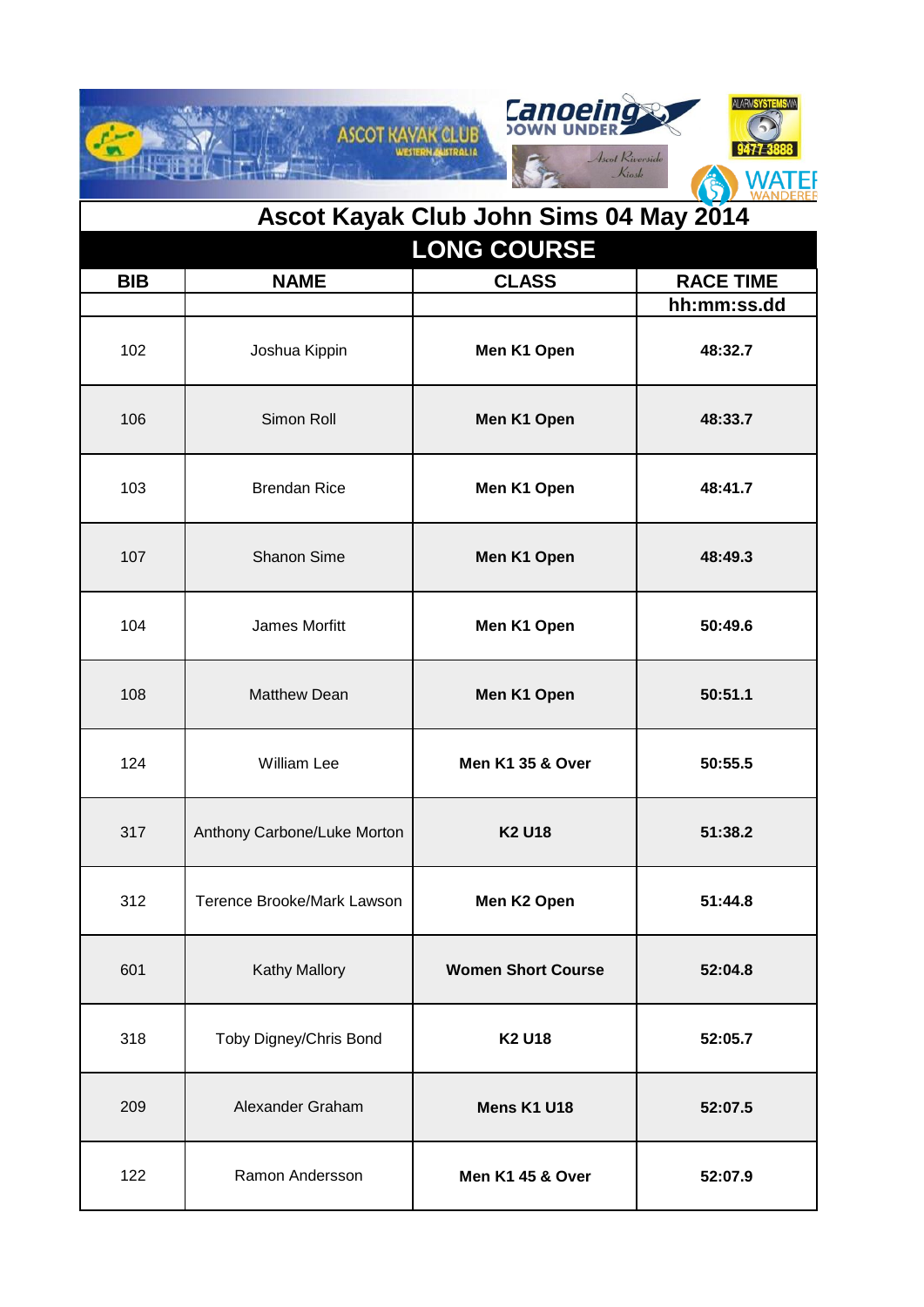| Ascot Kayak Club John Sims 04 May 2014 |                            |                             |                  |
|----------------------------------------|----------------------------|-----------------------------|------------------|
|                                        |                            | <b>LONG COURSE</b>          |                  |
| <b>BIB</b>                             | <b>NAME</b>                | <b>CLASS</b>                | <b>RACE TIME</b> |
|                                        |                            |                             | hh:mm:ss.dd      |
| 525                                    | <b>Brett McDonald</b>      | Men Ski/MOL 45 & Over       | 53:18.9          |
| 115                                    | Peter Tomczak              | <b>Men K1 45 &amp; Over</b> | 53:53.0          |
| 123                                    | <b>Ryan Goodchild</b>      | <b>Men K1 35 &amp; Over</b> | 53:54.8          |
| 105                                    | <b>Peter Caldwell</b>      | Men K1 Open                 | 54:19.0          |
| 114                                    | <b>Mark Hardie</b>         | <b>Men K1 45 &amp; Over</b> | 54:21.2          |
| 113                                    | <b>Robert Roll</b>         | <b>Men K1 55 &amp; Over</b> | 54:33.1          |
| 815                                    | Kim McDonald               | <b>Men Short Course</b>     | 54:41.9          |
| 306                                    | Darryl Long/Susan Quick    | Mixed K2 Open               | 54:53.3          |
| 304                                    | Wendy White/Kevin White    | <b>Mixed K2 Open</b>        | 54:55.4          |
| 310                                    | Luke Egger/John Hilton     | Men K2 Open                 | 54:58.4          |
| 316                                    | <b>Mike Rae/Paul Yates</b> | Men K2 Open                 | 55:40.6          |
| 314                                    | Paul McLaren/Dave Walter   | Men K2 Open                 | 55:42.6          |
| 315                                    | Steve Egger/Spencer King   | Men K2 Open                 | 55:43.9          |
| 422                                    | Martin Watson              | <b>Men MS Open</b>          | 55:45.1          |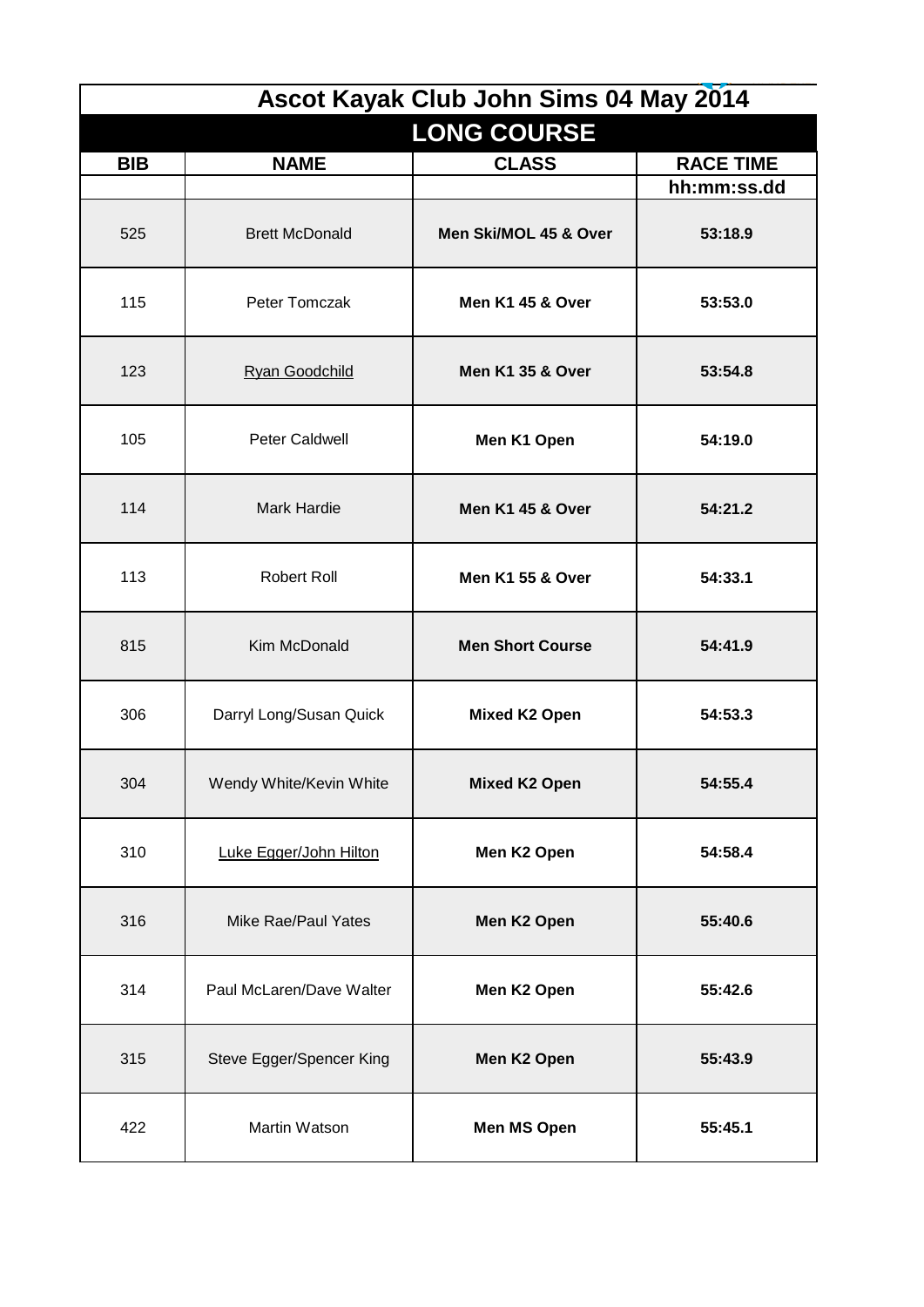| Ascot Kayak Club John Sims 04 May 2014 |                                |                             |                  |
|----------------------------------------|--------------------------------|-----------------------------|------------------|
|                                        |                                | <b>LONG COURSE</b>          |                  |
| <b>BIB</b>                             | <b>NAME</b>                    | <b>CLASS</b>                | <b>RACE TIME</b> |
|                                        |                                |                             | hh:mm:ss.dd      |
| 313                                    | Nicholas Parker/Vladimir Vanek | Men K2 Open                 | 55:46.0          |
| 308                                    | Bryan Lee/Nikki Lee            | <b>Mixed Double Ski/MOL</b> | 55:48.7          |
| 424                                    | <b>Patrick Tullock</b>         | <b>Men MS Open</b>          | 55:54.8          |
| 530                                    | Kristian Maliphant             | Men Ski/MOL 35 & Over       | 55:57.7          |
| 125                                    | <b>Mathew Smith</b>            | <b>Men K1 35 &amp; Over</b> | 56:31.1          |
| 100                                    | <b>Bronwyn Martin</b>          | Women K1 Open               | 56:55.9          |
| 127                                    | Wayne Adams                    | Men K1 35 & Over            | 56:57.9          |
| 419                                    | Peter Liddle                   | Men MS Open                 | 57:10.9          |
| 307                                    | Brenda Ellen/Martin Gunda      | <b>Mixed Double Ski/MOL</b> | 57:14.4          |
| 411                                    | Benjamin Pope                  | <b>Men DR Open</b>          | 57:51.3          |
| 521                                    | <b>Richard Yeates</b>          | Men Ski/MOL 45 & Over       | 57:56.6          |
| 112                                    | John Di Nucci                  | <b>Men K1 55 &amp; Over</b> | 57:59.6          |
| 128                                    | <b>Bruce McWhirter</b>         | Men K1 35 & Over            | 58:00.4          |
| 527                                    | Chris Watson                   | Men Ski/MOL 45 & Over       | 58:04.4          |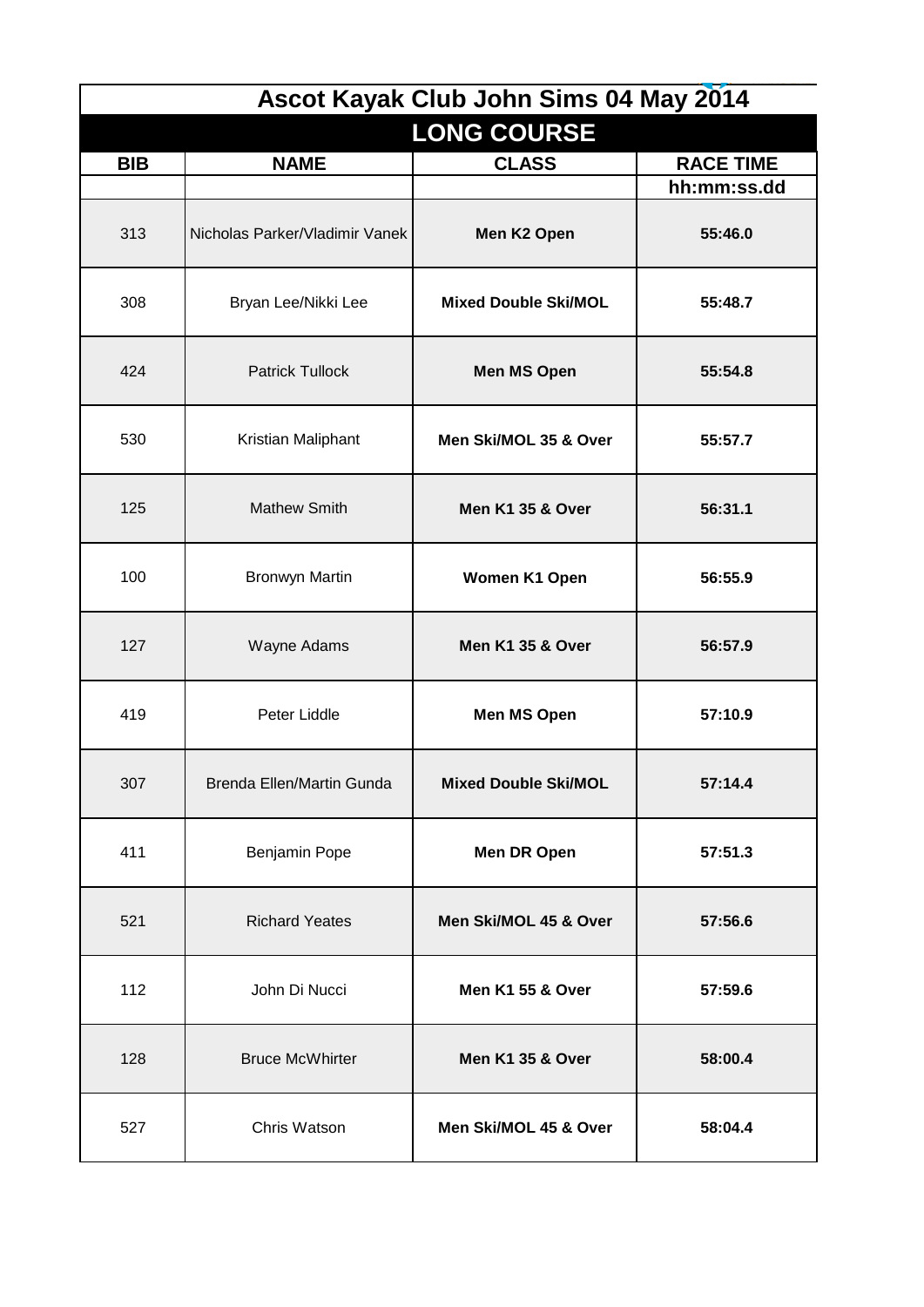| Ascot Kayak Club John Sims 04 May 2014 |                                               |                             |                  |  |  |
|----------------------------------------|-----------------------------------------------|-----------------------------|------------------|--|--|
|                                        | <b>LONG COURSE</b>                            |                             |                  |  |  |
| <b>BIB</b>                             | <b>NAME</b>                                   | <b>CLASS</b>                | <b>RACE TIME</b> |  |  |
|                                        |                                               |                             | hh:mm:ss.dd      |  |  |
| 321                                    | Tyler Armenti/Caleb Bushby                    | <b>K2 U18</b>               | 58:08.3          |  |  |
| 403                                    | John Verity                                   | Men Ski/MOL 35 & Over       | 58:12.9          |  |  |
| 101                                    | <b>Tess Watson</b>                            | <b>Women K1 Open</b>        | 58:37.0          |  |  |
| 119                                    | Michael Leahy                                 | <b>Men K1 45 &amp; Over</b> | 58:38.0          |  |  |
| 208                                    | Joshua Calvert                                | Mens K1 U18                 | 59:11.7          |  |  |
| 303                                    | Terry Bolland/Alain Davin                     | <b>Mixed K2 Open</b>        | 59:15.0          |  |  |
| 532                                    | Daniel Morton                                 | Men Ski/MOL 35 & Over       | 59:16.0          |  |  |
| 510                                    | Carlo Cottino                                 | Men Ski/MOL 45 & Over       | 59:18.1          |  |  |
| 301                                    | Helen Breed/Paul Phillips/John<br><b>Sims</b> | <b>Mixed K3</b>             | 59:19.9          |  |  |
| 319                                    | Dylan Smee/Tim Feasey                         | <b>K2 U18</b>               | 59:21.8          |  |  |
| 507                                    | Rohan Eyles                                   | Men Ski/MOL 45 & Over       | 00:03.4          |  |  |
| 212                                    | Kye Buytels                                   | Mens K1 U14                 | 00:26.5          |  |  |
| 526                                    | Rob Jarrett                                   | Men Ski/MOL 45 & Over       | 00:28.5          |  |  |
| 120                                    | <b>Andrew Hewlett</b>                         | Men K1 45 & Over            | 00:29.8          |  |  |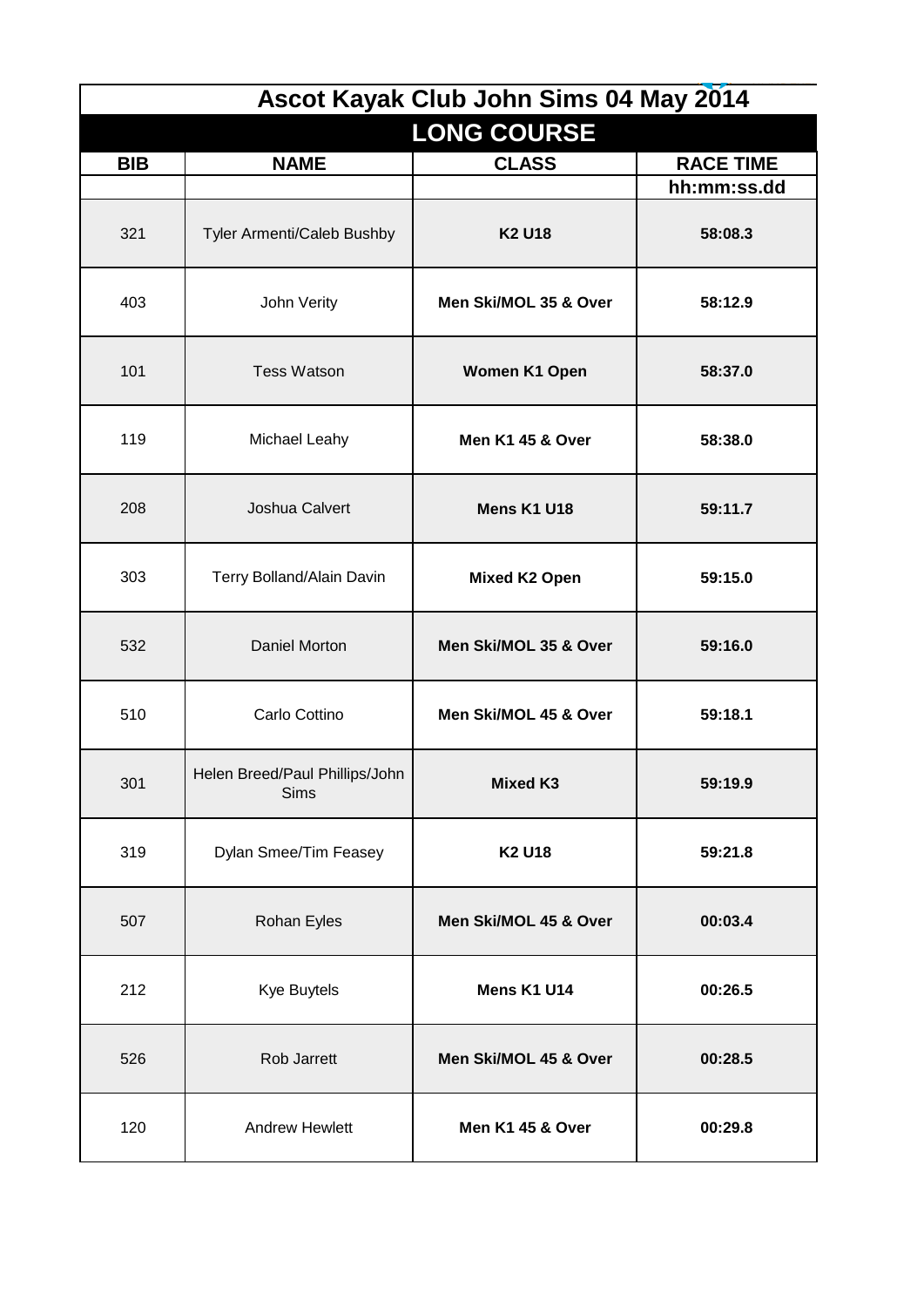| Ascot Kayak Club John Sims 04 May 2014 |                         |                             |                  |
|----------------------------------------|-------------------------|-----------------------------|------------------|
|                                        |                         | <b>LONG COURSE</b>          |                  |
| <b>BIB</b>                             | <b>NAME</b>             | <b>CLASS</b>                | <b>RACE TIME</b> |
|                                        |                         |                             | hh:mm:ss.dd      |
| 631                                    | Steve Bolger            | Men Ski/MOL 45 & Over       | 00:41.7          |
| 504                                    | Chris Kirkby            | Men Ski/MOL Open            | 00:43.8          |
| 524                                    | <b>Greg Young</b>       | Men Ski/MOL 45 & Over       | 00:46.3          |
| 407                                    | John Carroll            | Men LP Open                 | 01:21.3          |
| 404                                    | <b>Brad Stewart</b>     | <b>Men LP Open</b>          | 01:21.8          |
| 423                                    | Alan Morbey             | <b>Men MS Open</b>          | 01:40.2          |
| 413                                    | John Breed              | <b>Men DR Open</b>          | 01:42.5          |
| 517                                    | Jan (John) Van Maanen   | Men Ski/MOL 45 & Over       | 01:53.8          |
| 406                                    | <b>Warren Southwell</b> | Men LP Open                 | 01:58.5          |
| 533                                    | Ray Smith               | Men Ski/MOL 35 & Over       | 02:07.3          |
| 110                                    | Lawrence Greed          | <b>Men K1 55 &amp; Over</b> | 02:17.8          |
| 511                                    | Jeff Stone              | Men Ski/MOL 45 & Over       | 02:19.0          |
| 506                                    | Malcolm Henning         | Men Ski/MOL 45 & Over       | 02:22.3          |
| 502                                    | Daniel Bayliss          | <b>Men Ski/MOL Open</b>     | 02:22.9          |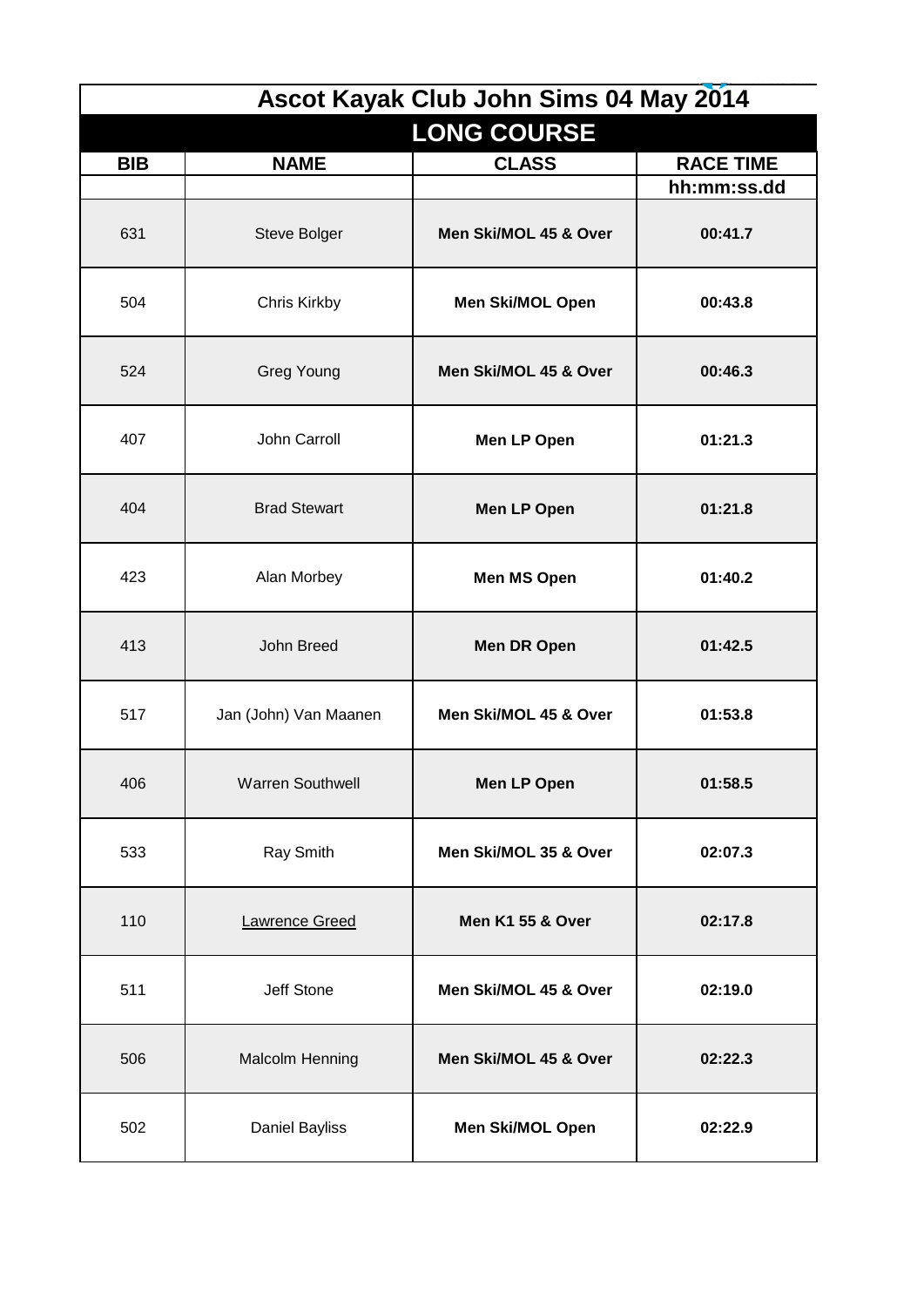| Ascot Kayak Club John Sims 04 May 2014 |                                  |                              |                  |
|----------------------------------------|----------------------------------|------------------------------|------------------|
|                                        |                                  | <b>LONG COURSE</b>           |                  |
| <b>BIB</b>                             | <b>NAME</b>                      | <b>CLASS</b>                 | <b>RACE TIME</b> |
|                                        |                                  |                              | hh:mm:ss.dd      |
| 513                                    | Kenneth Smith                    | Men Ski/MOL 45 & Over        | 02:24.9          |
| 109                                    | <b>Roland Bodt</b>               | <b>Men K1 55 &amp; Over</b>  | 02:28.1          |
| 501                                    | Dylan Spiby                      | <b>Men Ski/MOL Open</b>      | 02:29.3          |
| 514                                    | Peter Latham                     | Men Ski/MOL 45 & Over        | 02:30.8          |
| 516                                    | <b>Mick Mantell</b>              | Men Ski/MOL 45 & Over        | 02:41.8          |
| 425                                    | Vincent Linardi                  | <b>Men MS Open</b>           | 02:50.4          |
| 207                                    | Judith Darbyshire                | Women K1 Open                | 02:50.4          |
| 428                                    | John Nash                        | <b>Men MS Open</b>           | 02:55.1          |
| 219                                    | Janelle Power                    | <b>Women Ski/MOL/MS Open</b> | 02:58.8          |
| 305                                    | Cynthia Coward/Stephan<br>Coward | <b>Mixed K2 Open</b>         | 03:12.8          |
| 111                                    | <b>Peter Martin</b>              | <b>Men K1 55 &amp; Over</b>  | 03:15.8          |
| 118                                    | <b>Adrian Quick</b>              | Men K1 45 & Over             | 03:17.0          |
| 512                                    | Andrew Hayden                    | Men Ski/MOL 45 & Over        | 03:22.1          |
| 426                                    | Keith Allen                      | <b>Men MS Open</b>           | 03:26.5          |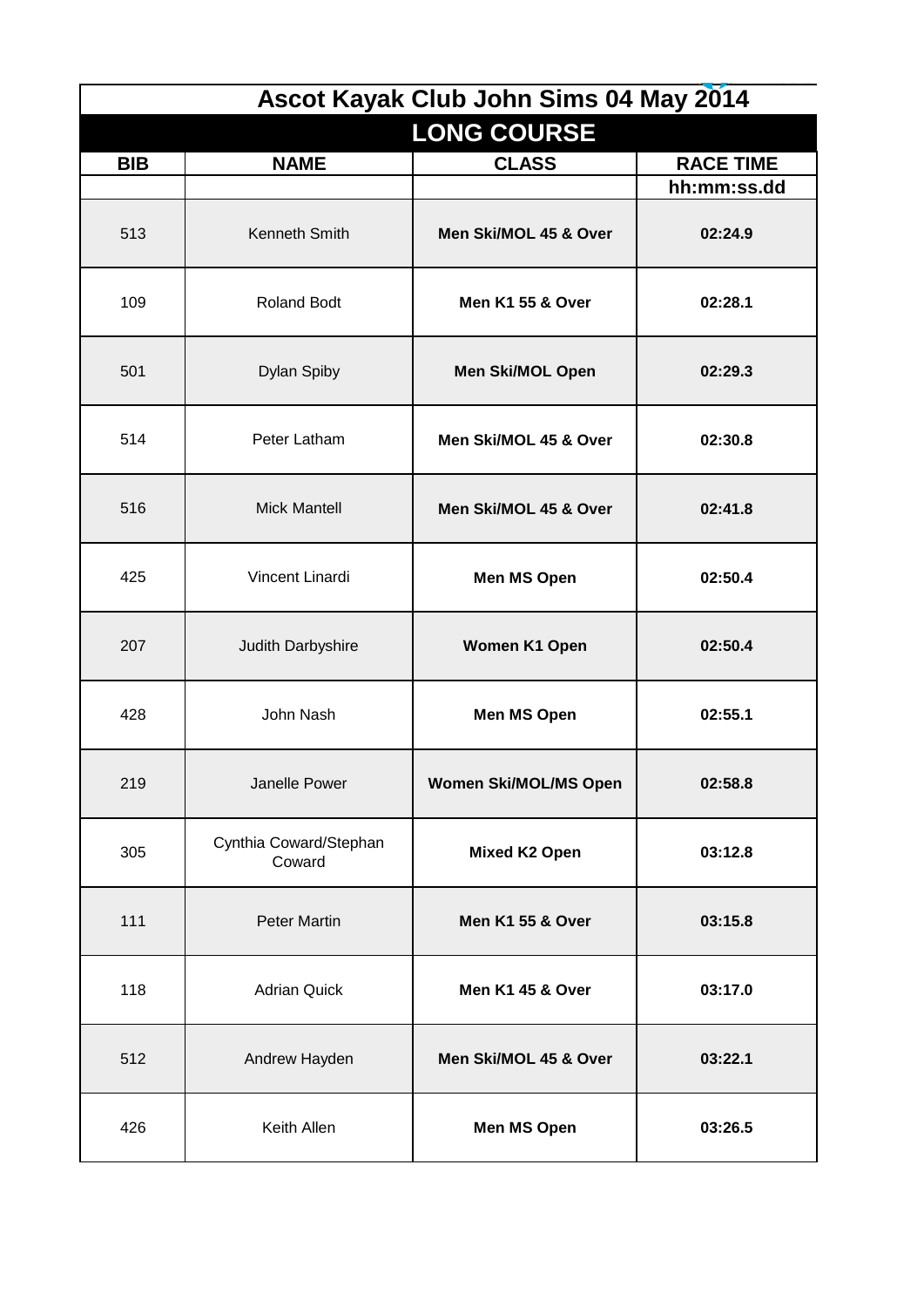|            |                         | Ascot Kayak Club John Sims 04 May 2014 |                  |
|------------|-------------------------|----------------------------------------|------------------|
|            |                         | <b>LONG COURSE</b>                     |                  |
| <b>BIB</b> | <b>NAME</b>             | <b>CLASS</b>                           | <b>RACE TIME</b> |
|            |                         |                                        | hh:mm:ss.dd      |
| 210        | Zacchary Ashby          | Mens K1 U18                            | 03:47.9          |
| 215        | Nicholas Greed          | Mens K1 U14                            | 03:54.3          |
| 117        | Ray Campbell            | Men K1 45 & Over                       | 04:01.0          |
| 204        | Yasemin Ray             | Women K1 U14                           | 04:07.3          |
| 417        | Mark Jordan             | <b>Men MS Open</b>                     | 04:08.5          |
| 401        | <b>Glen Stewart</b>     | Men SP Open                            | 04:11.2          |
| 523        | Antony Mee              | Men Ski/MOL 45 & Over                  | 04:13.0          |
| 429        | <b>Geoffrey Mullins</b> | <b>Men MS Open</b>                     | 04:13.7          |
| 531        | Simon O'Sullivan        | Men Ski/MOL 35 & Over                  | 04:14.7          |
| 515        | Doug Hodson             | Men Ski/MOL 45 & Over                  | 04:18.3          |
| 416        | Bevan Dashwood          | <b>Men DR Open</b>                     | 04:27.0          |
| 211        | Luke Dooley             | Mens K1 U14                            | 04:47.3          |
| 216        | <b>Bonnie McDougall</b> | <b>Women Ski/MOL/MS Open</b>           | 04:51.7          |
| 214        | <b>Matthew Greed</b>    | Mens K1 U14                            | 04:52.2          |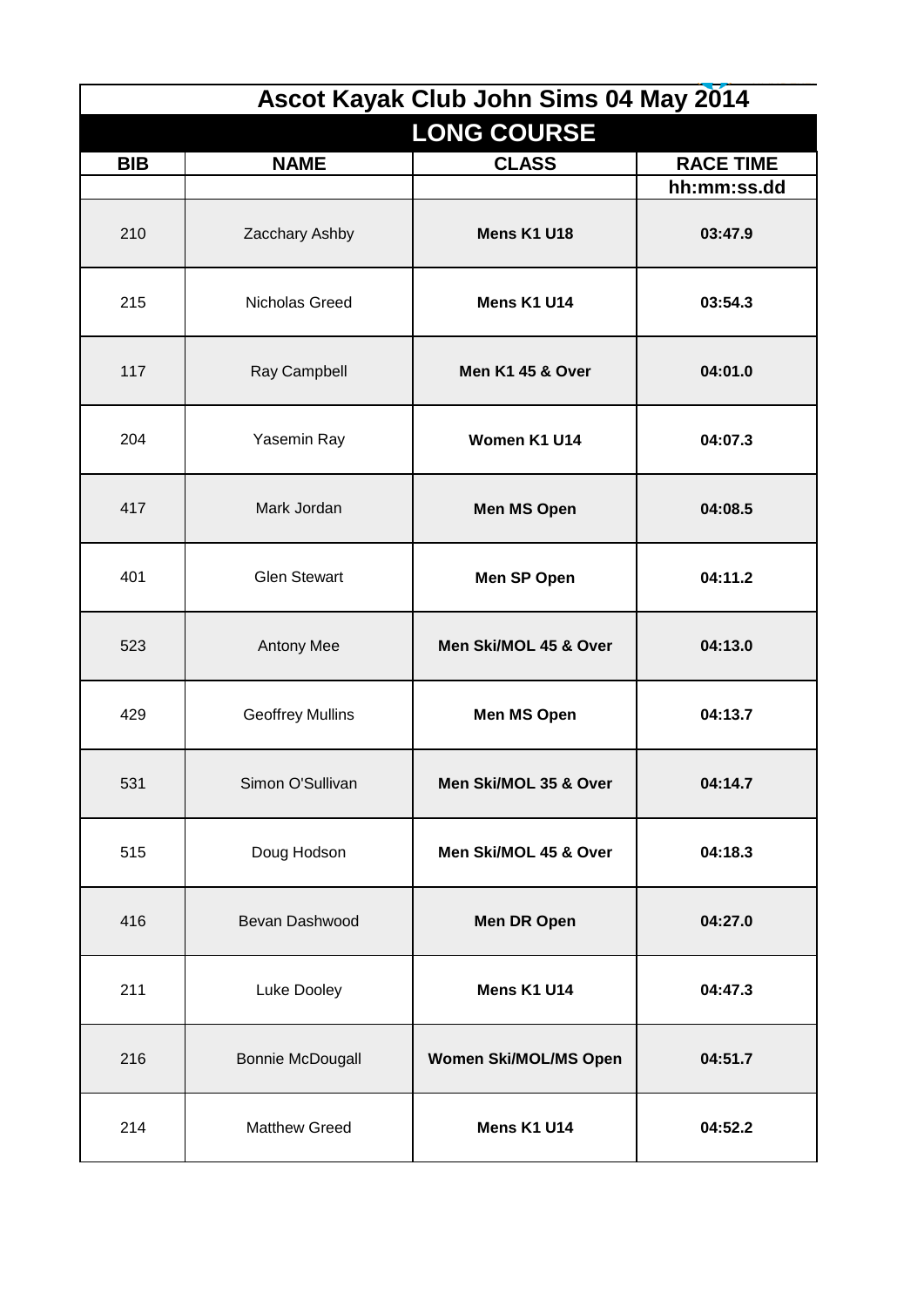|            |                               | Ascot Kayak Club John Sims 04 May 2014 |                  |
|------------|-------------------------------|----------------------------------------|------------------|
|            |                               | <b>LONG COURSE</b>                     |                  |
| <b>BIB</b> | <b>NAME</b>                   | <b>CLASS</b>                           | <b>RACE TIME</b> |
|            |                               |                                        | hh:mm:ss.dd      |
| 432        | Jason Gardner                 | <b>Men MS Open</b>                     | 04:55.0          |
| 431        | Ian Quinn                     | <b>Men MS Open</b>                     | 05:01.4          |
| 528        | <b>Dallas Rodgers</b>         | Men Ski/MOL 45 & Over                  | 05:04.9          |
| 430        | John Tomczak                  | <b>Men MS Open</b>                     | 05:11.9          |
| 509        | Simon Haywood                 | Men Ski/MOL 45 & Over                  | 05:13.1          |
| 121        | <b>Mitchell Garbutt</b>       | Men K1 45 & Over                       | 05:50.4          |
| 405        | <b>Russell French</b>         | Men LP Open                            | 06:09.8          |
| 402        | Paul Hannigan                 | Men SP Open                            | 06:39.1          |
| 205        | Shania Smee                   | Women K1 U14                           | 07:01.7          |
| 309        | Dave Boldy/Dan Raymond        | Men K2 Open                            | 07:36.9          |
| 816        | Lachlan Mcdonald              | Men LP Open                            | 08:01.6          |
| 632        | Patrick Irwin                 | <b>Men DR Open</b>                     | 08:05.4          |
| 409        | Craig Metzke                  | Men LP Open                            | 08:11.2          |
| 302        | Richard Tempest/Kelly Tempest | <b>Mixed K2 Open</b>                   | 08:23.0          |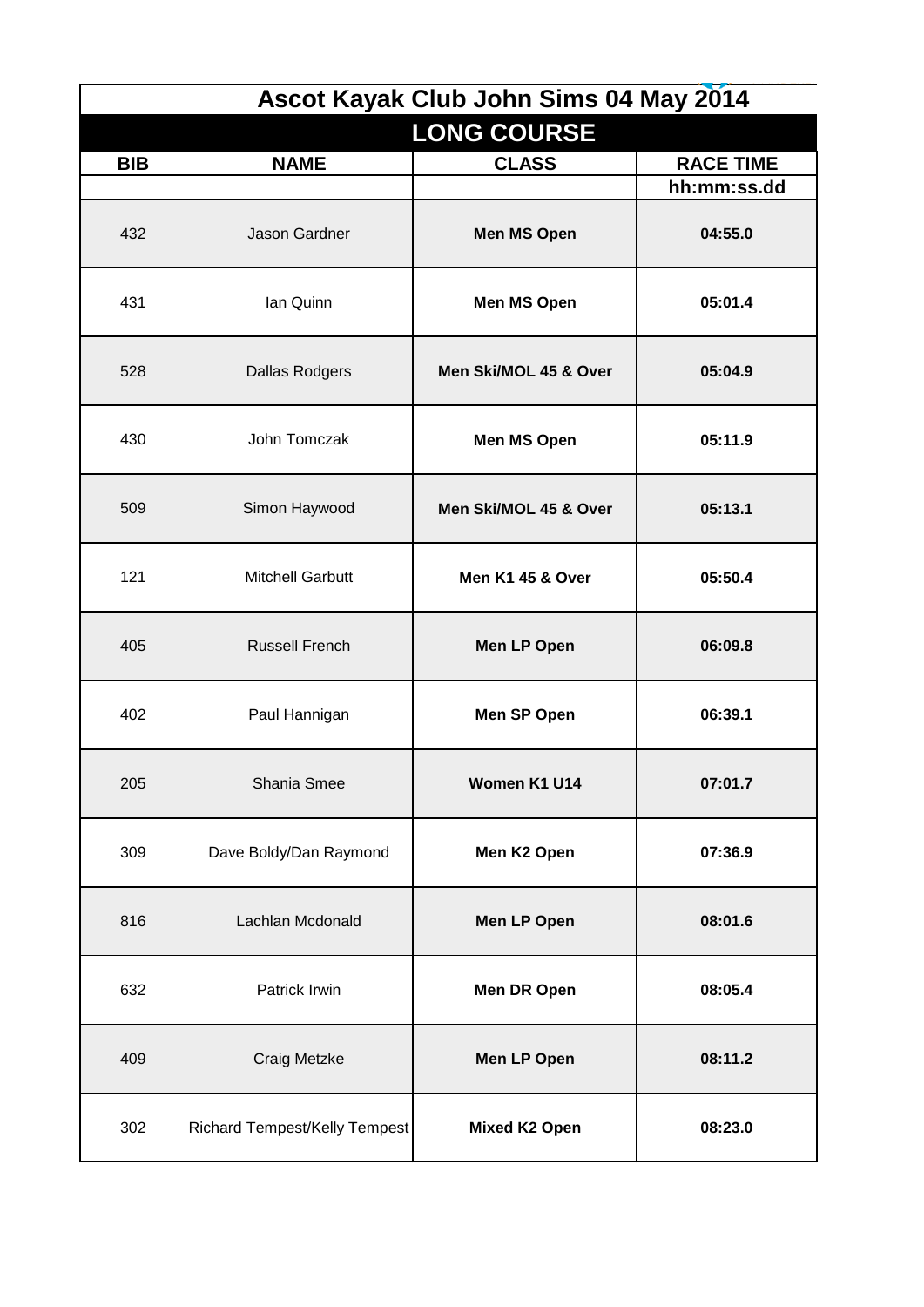|            |                            | Ascot Kayak Club John Sims 04 May 2014 |                                 |
|------------|----------------------------|----------------------------------------|---------------------------------|
|            |                            | <b>LONG COURSE</b>                     |                                 |
| <b>BIB</b> | <b>NAME</b>                | <b>CLASS</b>                           | <b>RACE TIME</b><br>hh:mm:ss.dd |
| 503        | Angus Addison              | Men Ski/MOL Open                       | 08:26.6                         |
| 311        | Peter Addison/Norm Randall | Men K2 Open                            | 08:36.8                         |
| 201        | <b>River Armenti</b>       | Women K1 U14                           | 09:18.9                         |
| 217        | Jody Stephenson            | <b>Women Ski/MOL/MS Open</b>           | 09:36.2                         |
| 522        | Steve Mitchinson           | Men Ski/MOL 45 & Over                  | 09:49.6                         |
| 421        | Anthony Fry                | <b>Men MS Open</b>                     | 10:24.2                         |
| 415        | David Tupling              | Men SP Open                            | 10:28.1                         |
| 408        | Ryan Murray                | Men LP Open                            | 10:34.9                         |
| 220        | Amanda Nitschke            | Women Ski/MOL/MS Open                  | 10:40.5                         |
| 116        | Daniel Smee                | Men K1 45 & Over                       | 11:10.7                         |
| 213        | <b>Michael Steicke</b>     | Mens K1 U14                            | 12:41.3                         |
| 410        | <b>Ben Davis</b>           | Men LP Open                            | 13:46.9                         |
| 222        | Sharna Farquhar            | <b>Women Ski/MOL/MS Open</b>           | 13:50.6                         |
| 427        | Murray Corp                | <b>Men MS Open</b>                     | 14:04.4                         |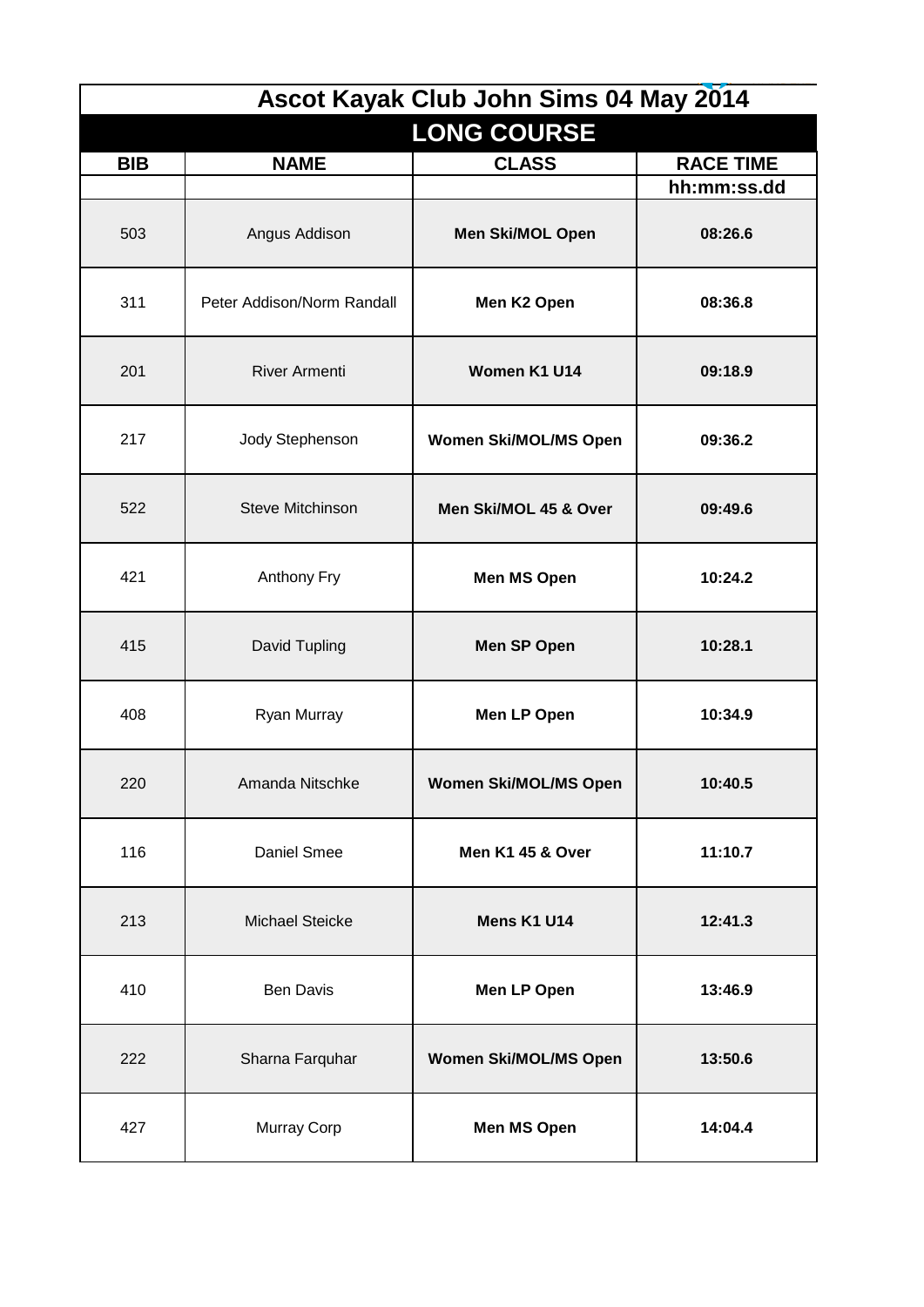| Ascot Kayak Club John Sims 04 May 2014 |                        |                              |                  |
|----------------------------------------|------------------------|------------------------------|------------------|
|                                        |                        | <b>LONG COURSE</b>           |                  |
| <b>BIB</b>                             | <b>NAME</b>            | <b>CLASS</b>                 | <b>RACE TIME</b> |
|                                        |                        |                              | hh:mm:ss.dd      |
| 221                                    | <b>Stephanie Myles</b> | <b>Women Ski/MOL/MS Open</b> | 15:15.1          |
| 218                                    | Karlene Craven         | <b>Women Ski/MOL/MS Open</b> | 15:31.6          |
| 519                                    | Ray E Smith            | Men Ski/MOL 45 & Over        | 16:28.1          |
| 206                                    | <b>Barbara Cammell</b> | Women K1 Open                | 19:09.3          |
| 126                                    | Ronald Lachenicht      | <b>Men K1 35 &amp; Over</b>  | 20:07.1          |
| 508                                    | <b>Hugh Trivett</b>    | Men Ski/MOL 45 & Over        | 20:33.8          |
|                                        |                        | <b>SHORT COURSE</b>          |                  |
| 612                                    | Mason King             | Junior short course          | 45:41.3          |
| 609                                    | Alex Robinson          | Junior short course          | 46:01.7          |
| 604                                    | <b>Wendy Burdett</b>   | <b>Women Short Course</b>    | 48:44.8          |
| 605                                    | <b>Ross Burdett</b>    | <b>Men Short Course</b>      | 50:16.7          |
| 611                                    | Gianluca Cottino       | Junior short course          | 50:25.1          |
| 607                                    | Michelle Lachenicht    | <b>Junior short course</b>   | 51:58.7          |
| 613                                    | David Tempest          | <b>Junior short course</b>   | 52:33.3          |
| 603                                    | Louise Bond            | <b>Women Short Course</b>    | 52:54.0          |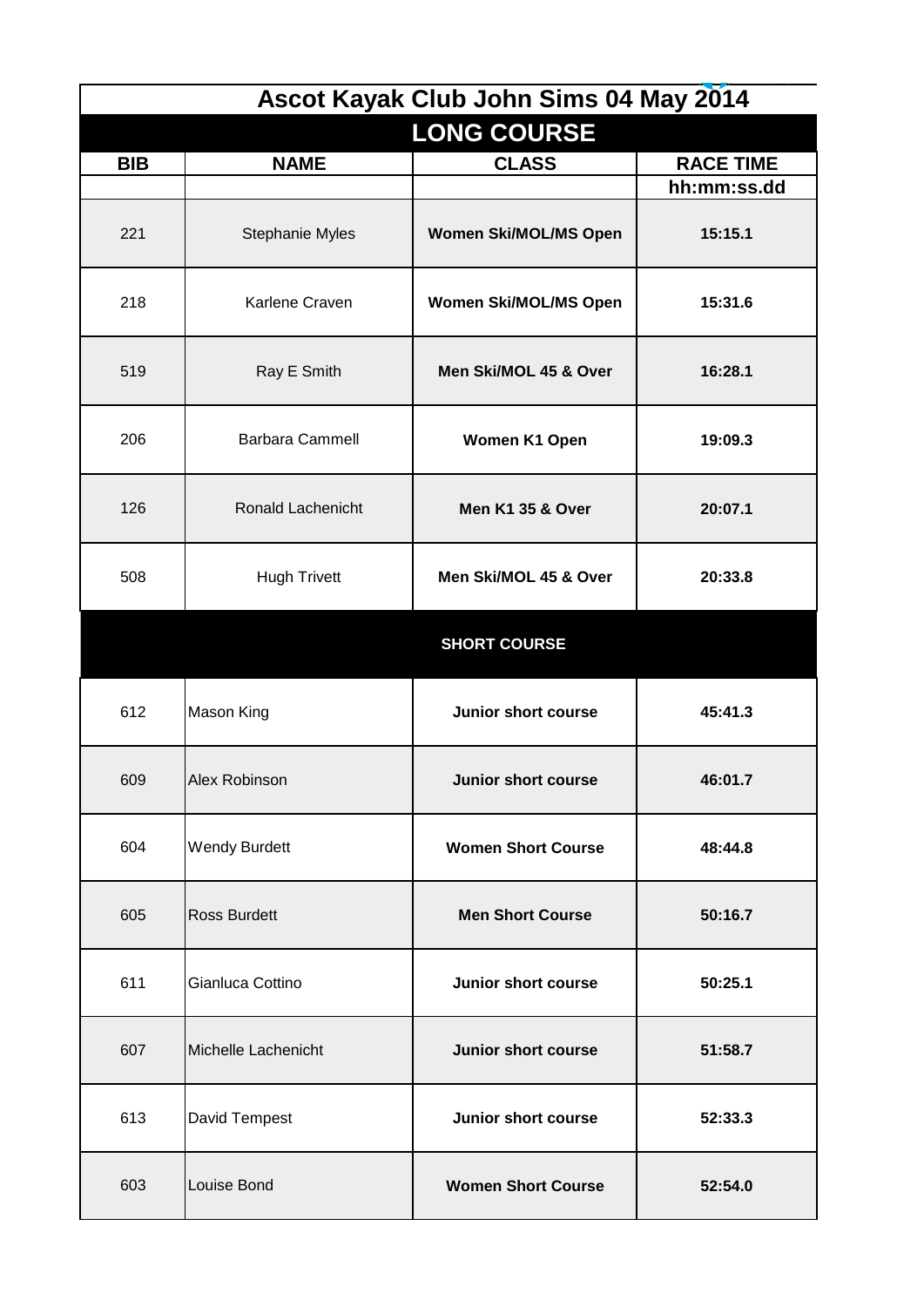| Ascot Kayak Club John Sims 04 May 2014 |                    |                     |                  |  |  |
|----------------------------------------|--------------------|---------------------|------------------|--|--|
|                                        | <b>LONG COURSE</b> |                     |                  |  |  |
| <b>BIB</b>                             | <b>NAME</b>        | <b>CLASS</b>        | <b>RACE TIME</b> |  |  |
|                                        |                    |                     | hh:mm:ss.dd      |  |  |
| 610                                    | Alessio Cottino    | Junior short course | 54:59.4          |  |  |
| 606                                    | Nicole Stillman    | Junior short course | 56:16.0          |  |  |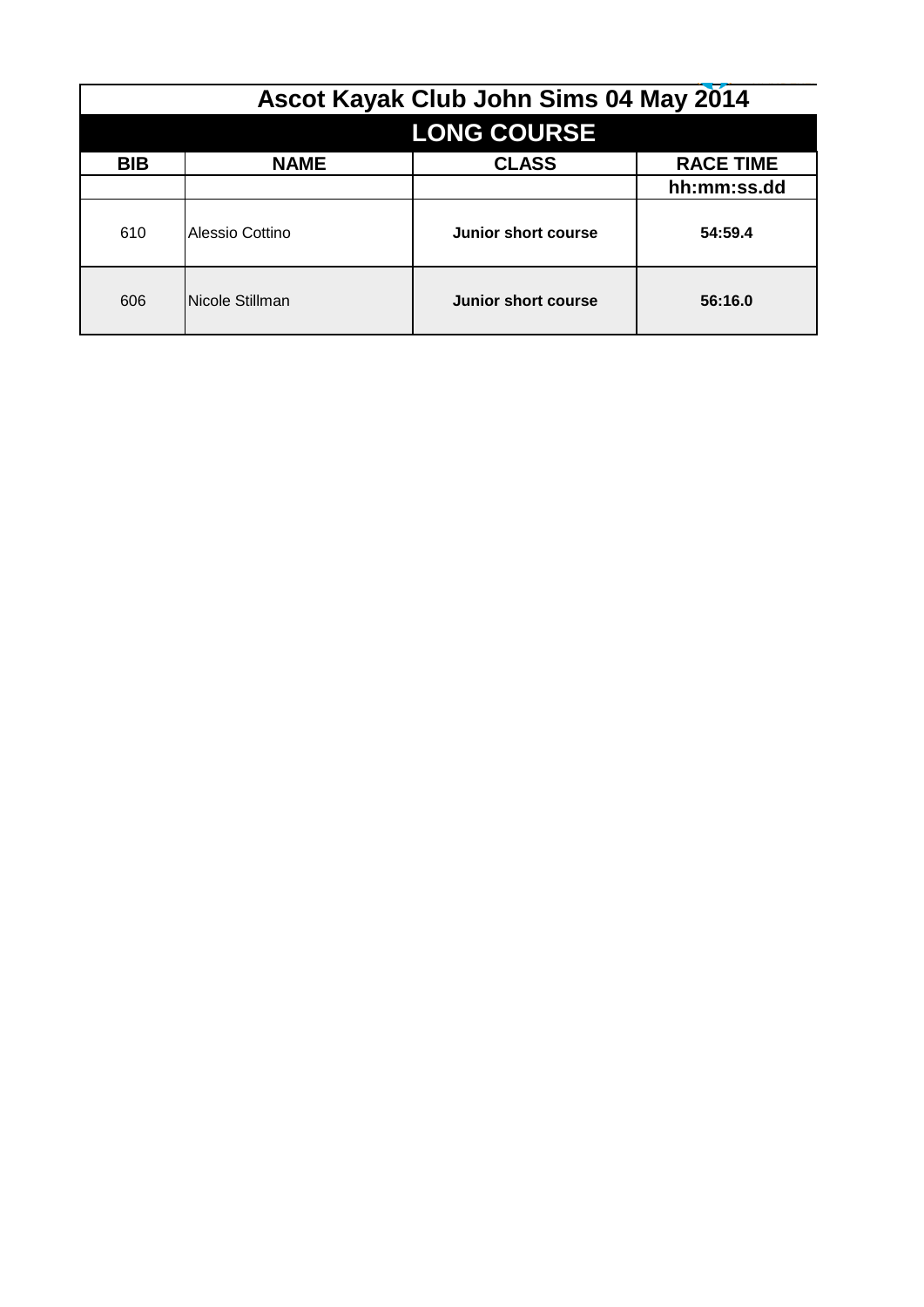| <b>GAP</b> |
|------------|
|            |
|            |
| +0:01.0    |
| +0:09.0    |
| $+0:16.6$  |
| 2:16.9     |
| 2:18.4     |
| :22.8      |
| $+3:05.5$  |
| $+3:12.1$  |
| $+3:32.1$  |
| $+3:33.0$  |
| $+3:34.8$  |
| $+3:35.2$  |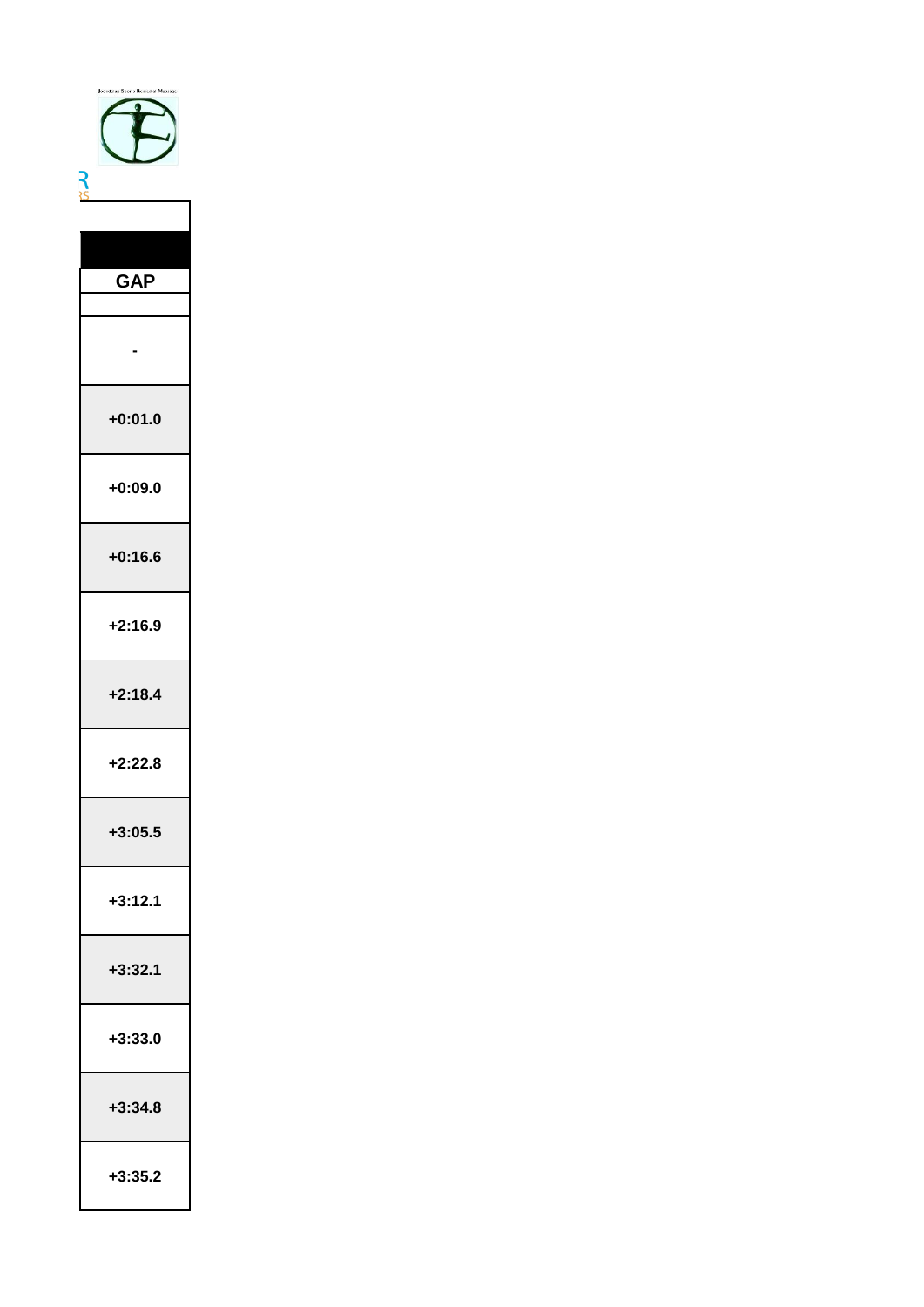| <b>GAP</b>  |
|-------------|
|             |
| $+4:46.2$   |
| $+5:20.3$   |
| $+5:22.1$   |
| $+5:46.3$   |
| $+5:48.5$   |
| $+6:00.4$   |
| $+6:09.2$   |
| $+6:20.6$   |
| 6:227<br>J. |
| $+6:25.7$   |
| +7:07.9     |
| +7:09.9     |
| $-7:11.2$   |
| 7:12.4      |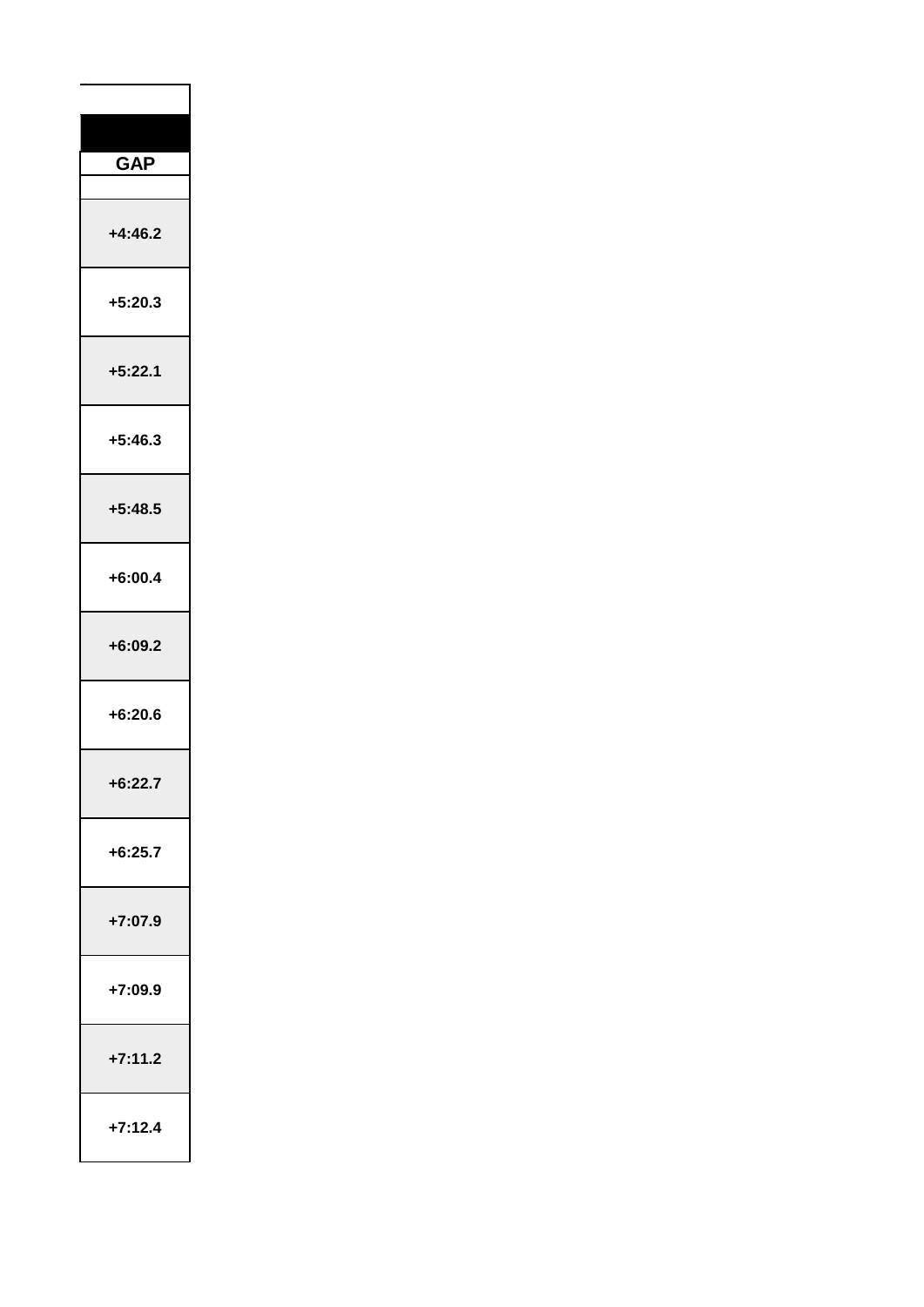| <b>GAP</b> |
|------------|
| $+7:13.3$  |
| $+7:16.0$  |
| $+7:22.1$  |
| $+7:25.0$  |
| $+7:58.4$  |
| $+8:23.2$  |
| $+8:25.2$  |
| $+8:38.2$  |
| $-8:41.7$  |
| $+9:18.6$  |
| $+9:23.9$  |
| +9:26.9    |
| $+9:27.7$  |
| $+9:31.7$  |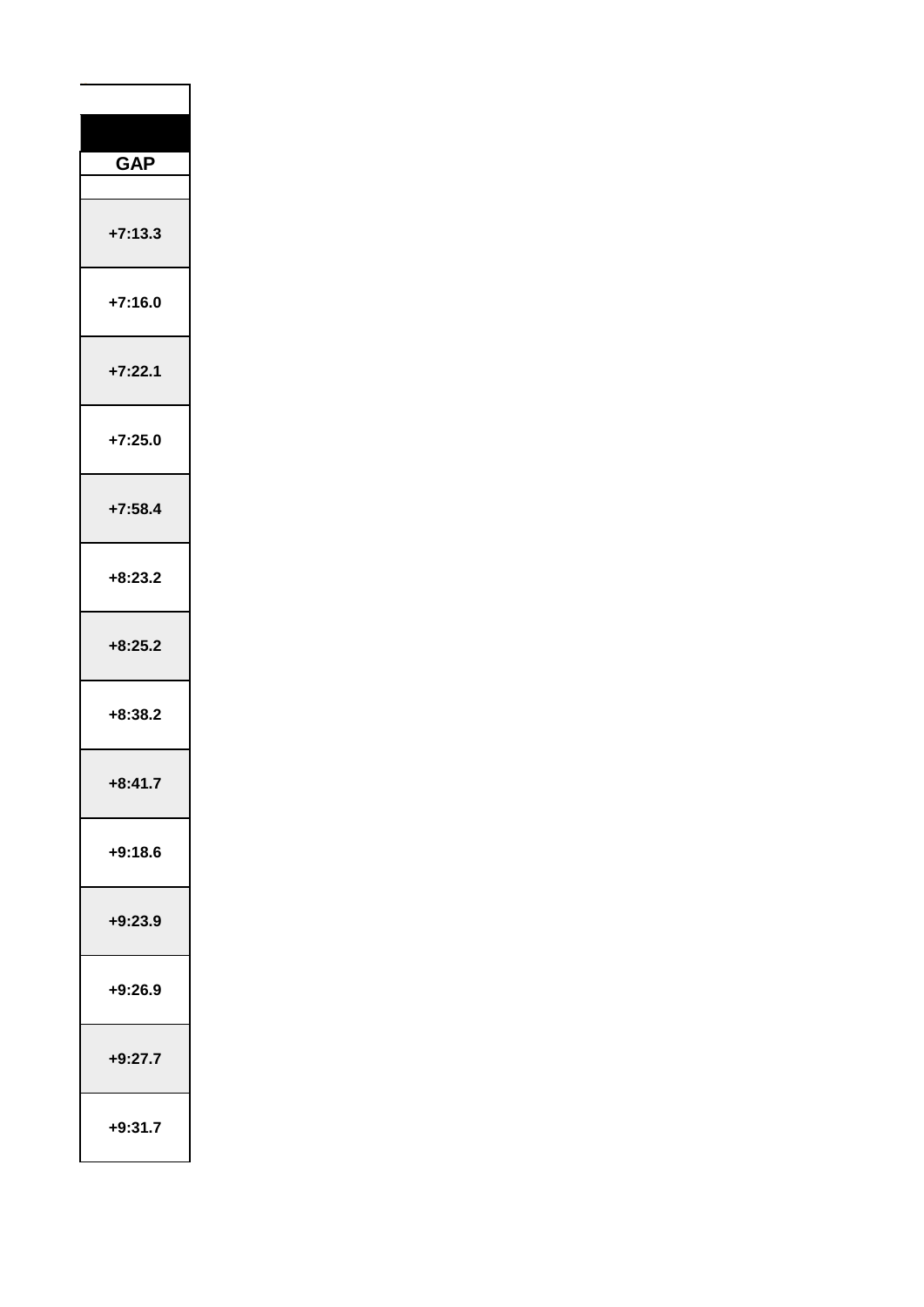| <b>GAP</b>   |
|--------------|
| +9:35.6      |
| $+9:40.2$    |
| $+10:04.3$   |
| $+10:05.3$   |
| +10:39.0     |
| $+10:42.3$   |
| $+10:43.3$   |
| $+10:45.4$   |
| 7<br>ľ,<br>ŀ |
| $+10:49.1$   |
| $+11:30.7$   |
| +11:53.8     |
| +11:55.8     |
| +11:57.1     |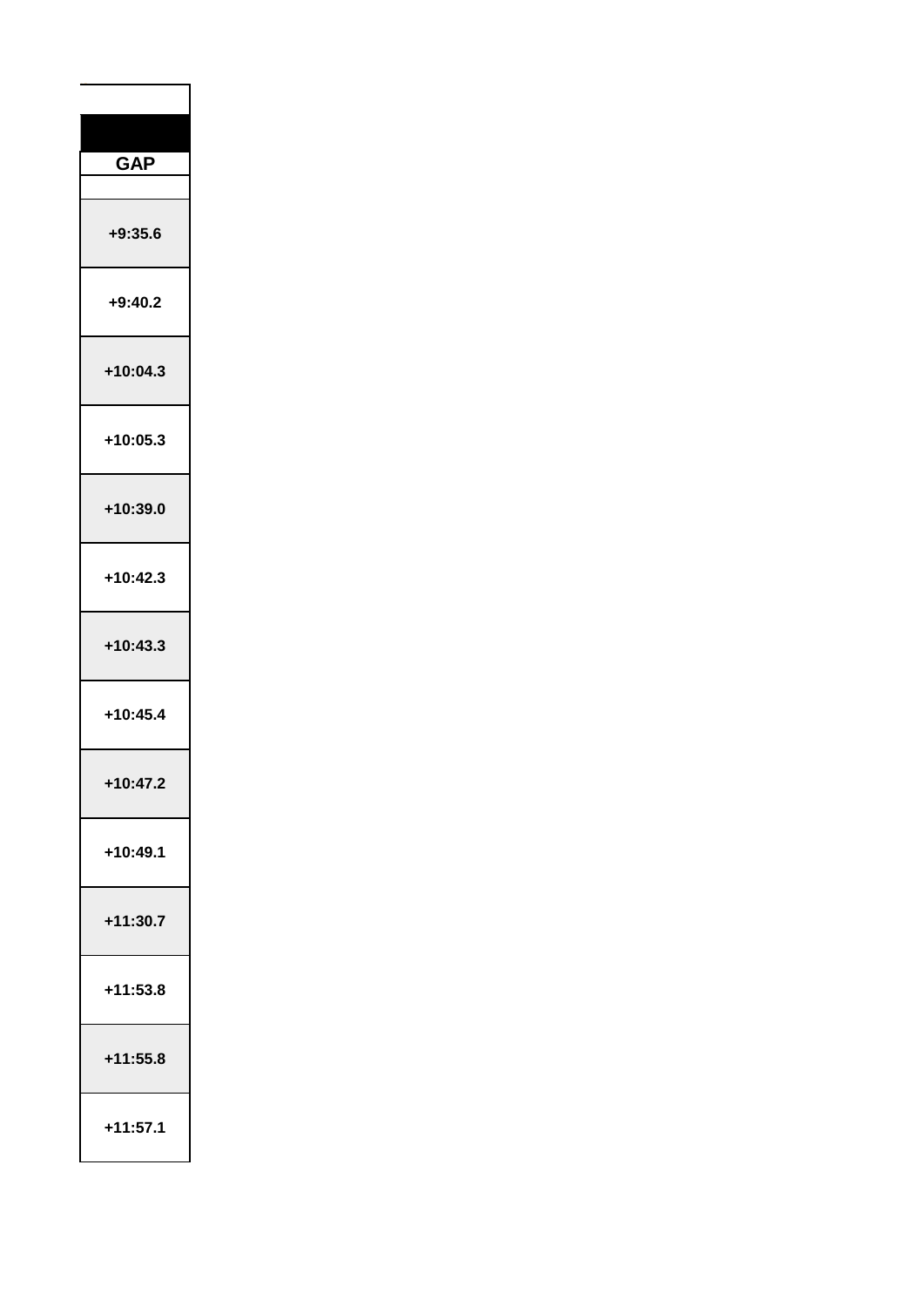| <b>GAP</b> |
|------------|
| +12:09.0   |
| $+12:11.1$ |
| +12:13.6   |
| +12:48.6   |
| $+12:49.1$ |
| +13:07.5   |
| +13:09.8   |
| $+13:21.1$ |
| $-13:25.8$ |
| +13:34.6   |
| $+13:45.1$ |
| +13:46.3   |
| +13:49.6   |
| +13:50.2   |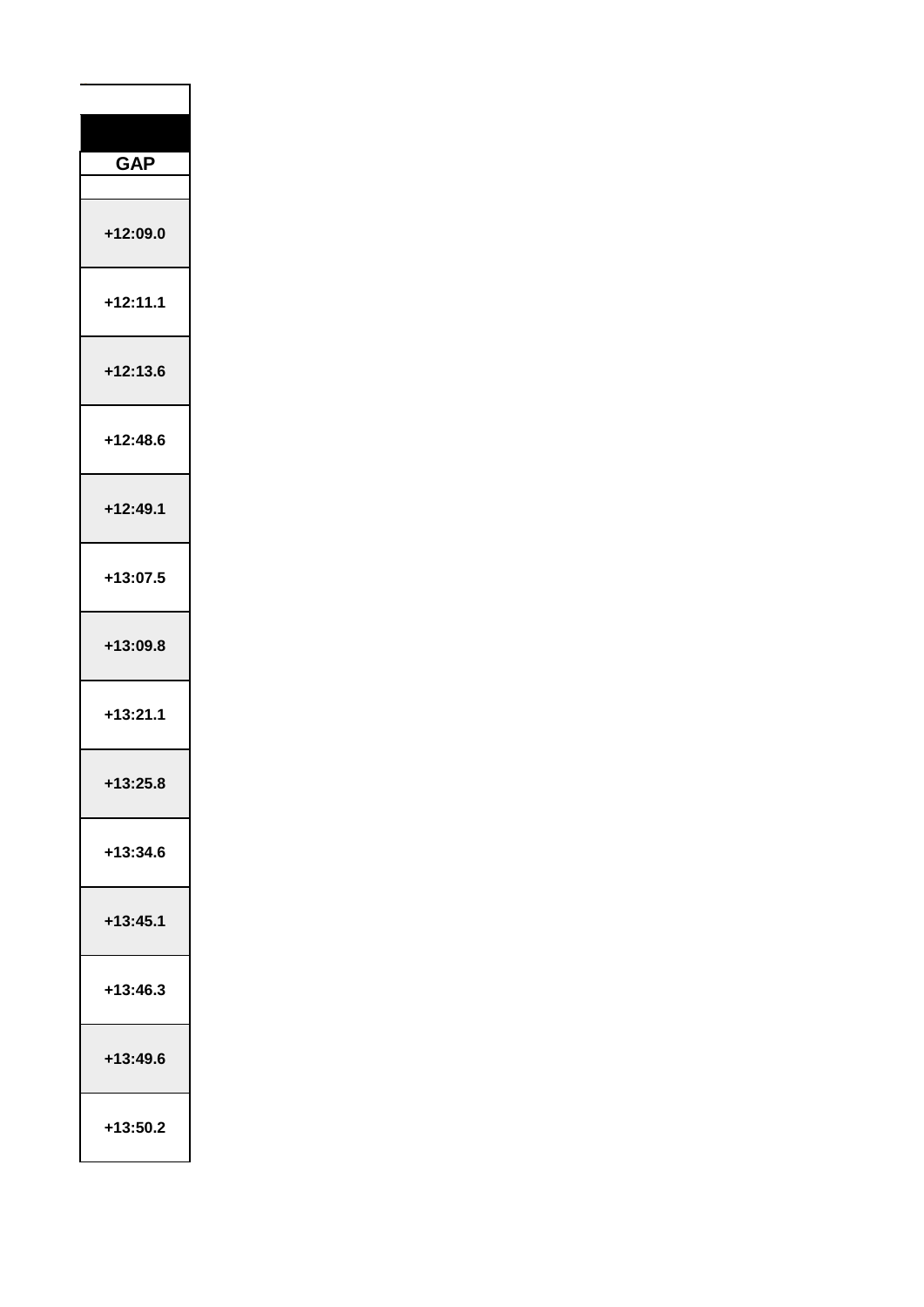| <b>GAP</b>     |
|----------------|
| +13:52.2       |
| $+13:55.4$     |
| +13:56.6       |
| +13:58.1       |
| +14:09.1       |
| $+14:17.7$     |
| $+14:17.7$     |
| $+14:22.4$     |
| 4:2<br>-1<br>6 |
| $+14:40.1$     |
| $+14:43.1$     |
| $+14:44.3$     |
| $+14:49.4$     |
| +14:53.8       |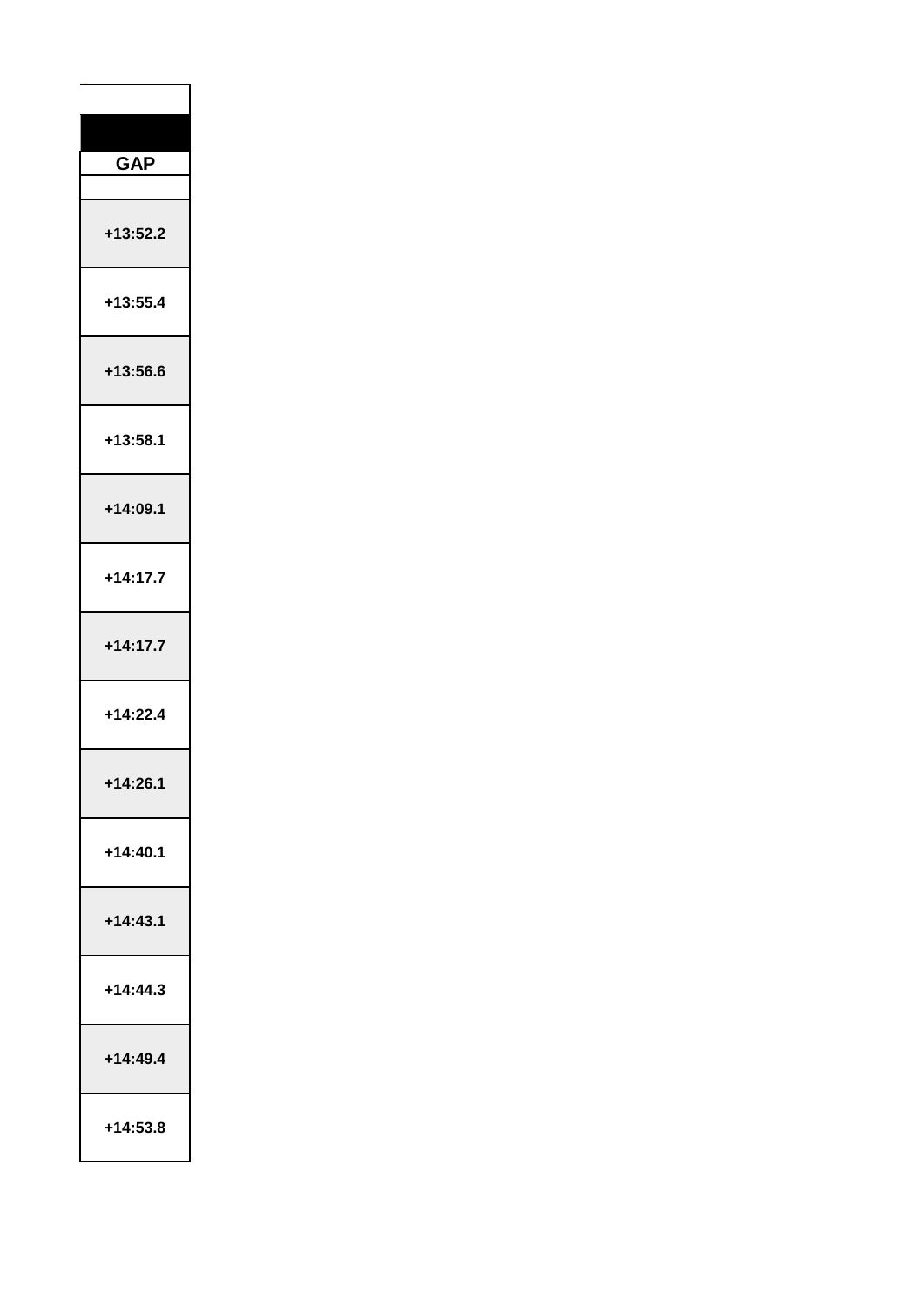| <b>GAP</b>     |
|----------------|
|                |
| $+15:15.2$     |
| +15:21.6       |
| $+15:28.3$     |
| +15:34.6       |
| +15:35.8       |
| +15:38.5       |
| +15:40.3       |
| +15:41.0       |
| $-15:42$<br>ı. |
| +15:45.6       |
| $+15:54.3$     |
| +16:14.6       |
| +16:19.0       |
| +16:19.5       |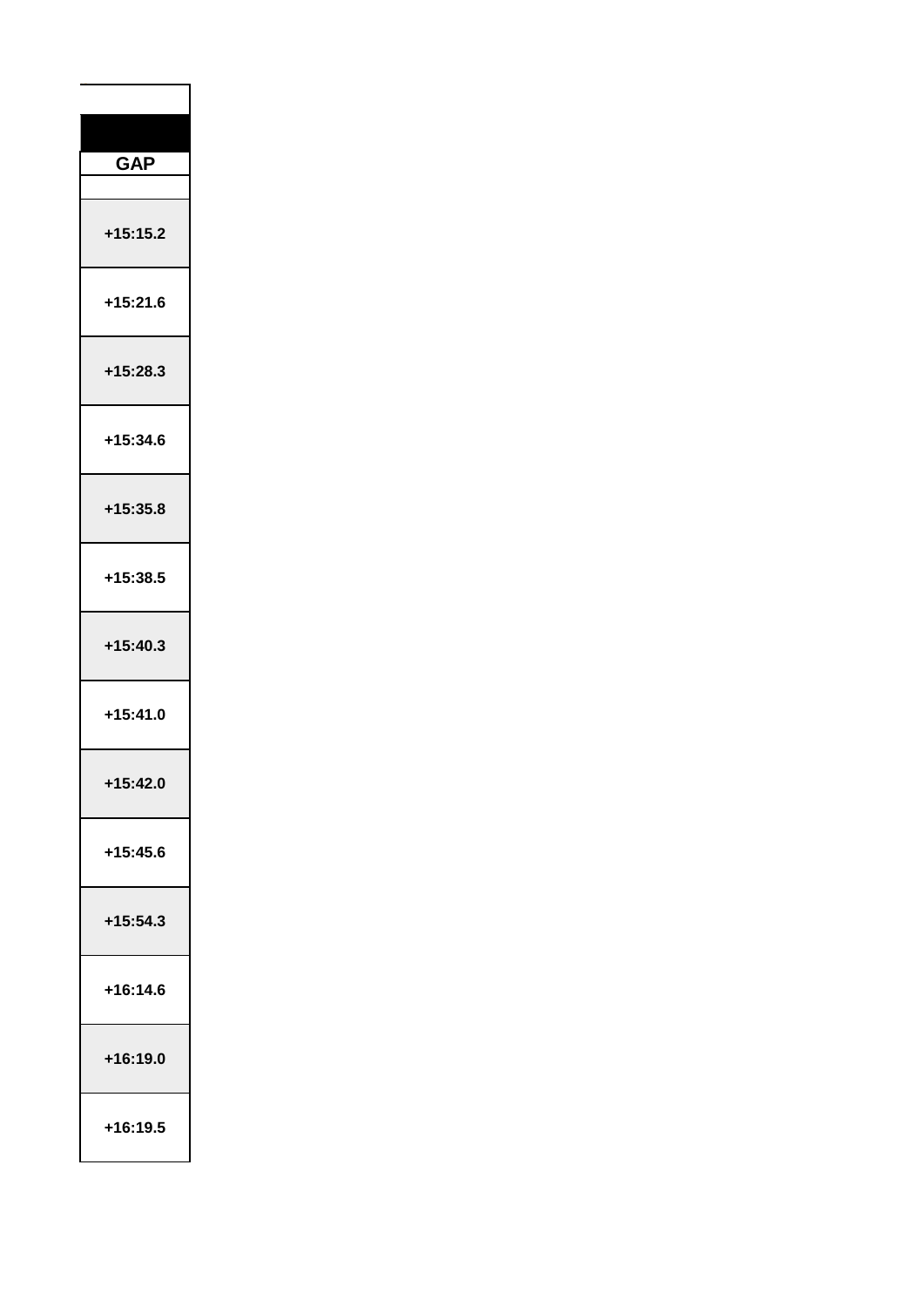| <b>GAP</b>  |
|-------------|
|             |
| $+16:22.3$  |
| +16:28.7    |
| +16:32.2    |
| +16:39.2    |
| $+16:40.4$  |
| $+17:17.7$  |
| $+17:37.1$  |
| +18:06.4    |
| Í<br>ŕ<br>ì |
| +19:04.2    |
| +19:28.9    |
| +19:32.7    |
| +19:38.5    |
| +19:50.3    |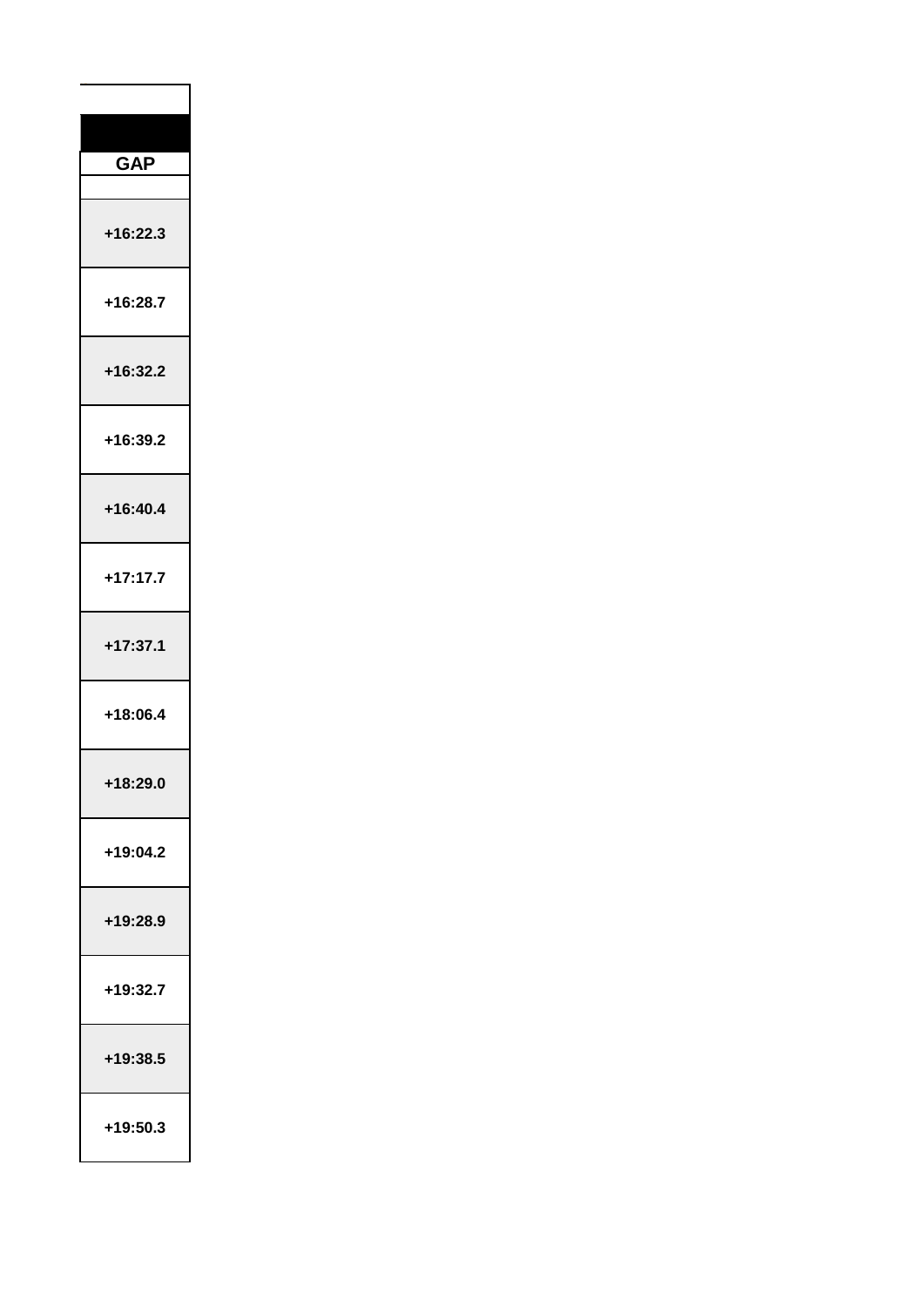| <b>GAP</b>          |
|---------------------|
|                     |
| +19:53.9            |
| +20:04.1            |
| $+20:46.2$          |
| +21:03.5            |
| $+21:16.9$          |
| $+21:51.5$          |
| $+21:55.4$          |
| +22:02.2            |
| - 1<br>7<br>Ù<br>Ι, |
| +22:38.0            |
| $+24:08.6$          |
| $+25:14.2$          |
| +25:17.9            |
| $+25:31.7$          |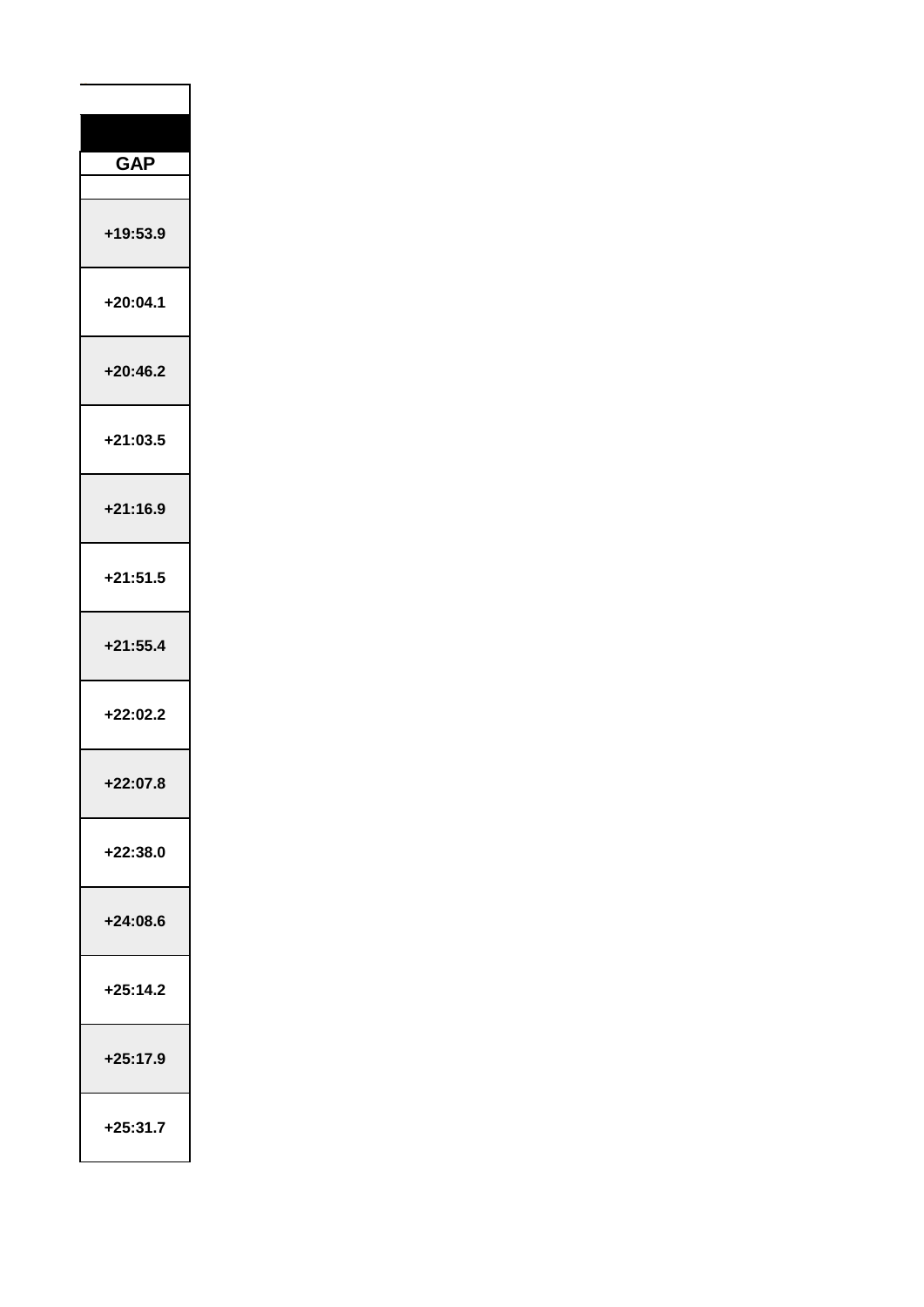| <b>GAP</b>           |
|----------------------|
| $+26:42.4$           |
| +26:58.9             |
| $+27:55.4$           |
| +30:36.6             |
| $+31:34.4$           |
| +32:01.1             |
|                      |
|                      |
| : 20<br>4<br>Ļ,<br>O |
| $+3:03.5$            |
| $+4:35.4$            |
| +4:43.8              |
| $+6:17.4$            |
| $+6:52.0$            |
|                      |